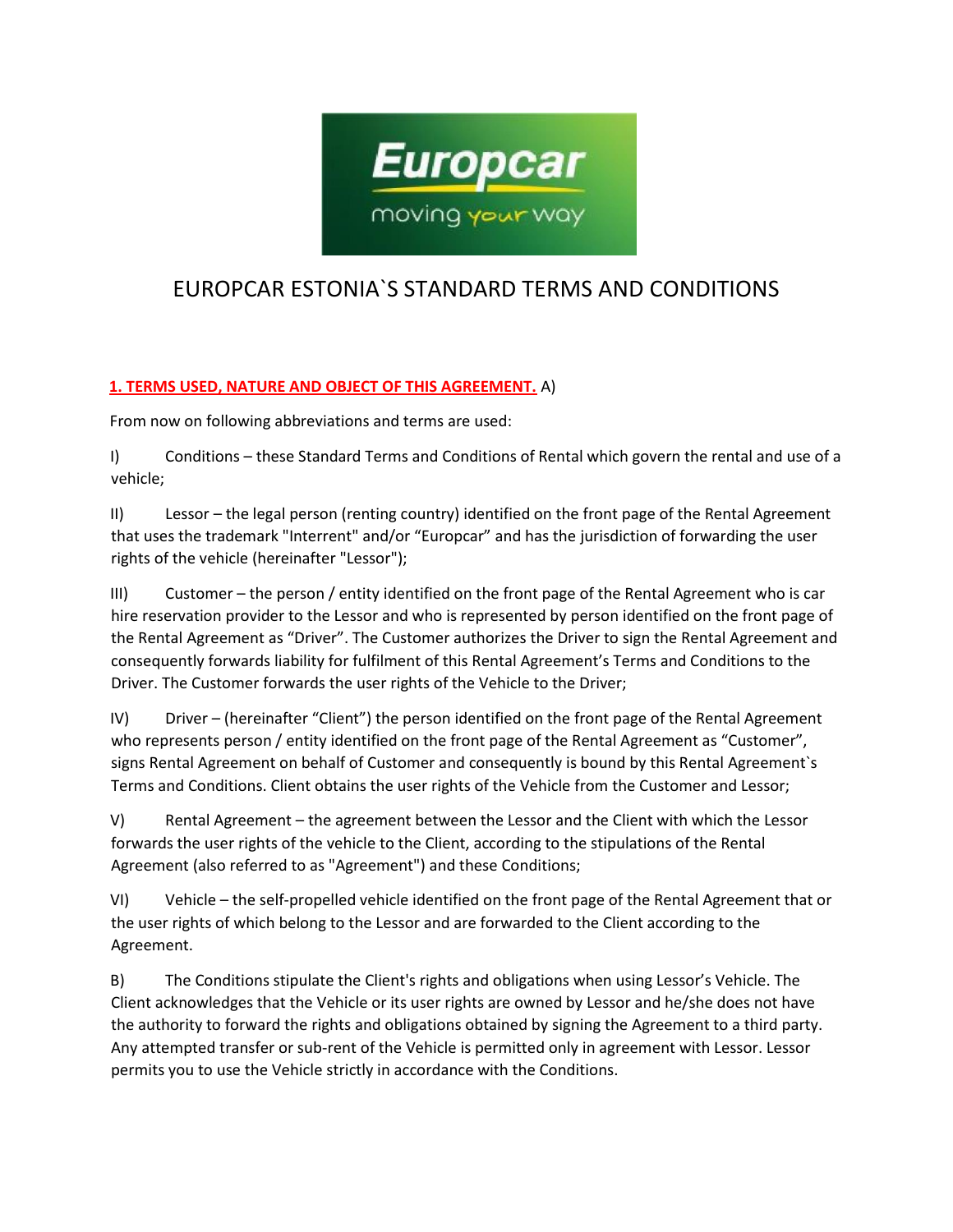C) At Client's request prior to signing of the Rental Agreement, Lessor will make these Conditions available to the Client.

D) The Rental Agreement is signed for the use of one Vehicle in a period that is designated in the Agreement, or until Lessor has actually taken possession of it.

E) By signing the Agreement, the Client acknowledges that he/she has read these Conditions, and will be bound by them. The Conditions and the Agreement are inseparable. The Conditions will not cease to be valid also after the Vehicle has been returned.

# **2. AUTHORIZED OPERATOR OF THE VEHICLE.**

According to the Agreement, the Vehicle must only be driven by the Client or any other person who has been authorized by Lessor at the commencement of the rental by noting his/her details in the Rental Agreement as an additional driver. The Client agrees that he/she will not allow anyone (including himself/herself) to drive the Vehicle:

A) Person, who does not fulfill the minimum requirements of Lessor or law regarding age, possession of a valid driving license and/or any other minimum requirements.

B) Person, who is under the influence of alcohol, drugs or any other substance impairing consciousness or ability to react, or who is fatigued.

## **3. PICKUP/DELIVERY AND RETURN OF THE VEHICLE.**

A) Lessor will supply the Vehicle to the Client in good overall and operating condition, complete with all necessary documents. All necessary documents are defined as documentation required by law to use the Vehicle.

B) The Client agrees to return the Vehicle to Lessor at the location and on the date and time designated in the Rental Agreement, in the same condition as rented, with the same documents and accessories.

C) The Client will check the condition of the Vehicle when supplied by Lessor, and with his/her signature, will agree that it corresponds to the description given in the Agreement. The Client must have a Lessor's representative eliminate any difference between the Vehicles' actual and the recorded condition before taking over the possession of the Vehicle. The Client acknowledges that during the rental he/she will be responsible for the careful use, documents and accessories of the Vehicle as well as safe driving.

D) The Client must return the Vehicle to the Lessor's location designated in the Rental Agreement within the normal business hours of the location concerned. The Client has the right to have a Lessor's representative to check-in the vehicle during normal business hours and mark down any difference between the Vehicle's recorded check-out sheets. If the Client does not use this right he/she will remain fully responsible for the Vehicle until Lessor's representatives have taken de jure and de facto possession of the Vehicle. Lessor's personnel will check-in the Vehicle at first possible moment. If The Client returns the Vehicle outside of these hours he/she must comply with the out-of office-hours return instructions for that location.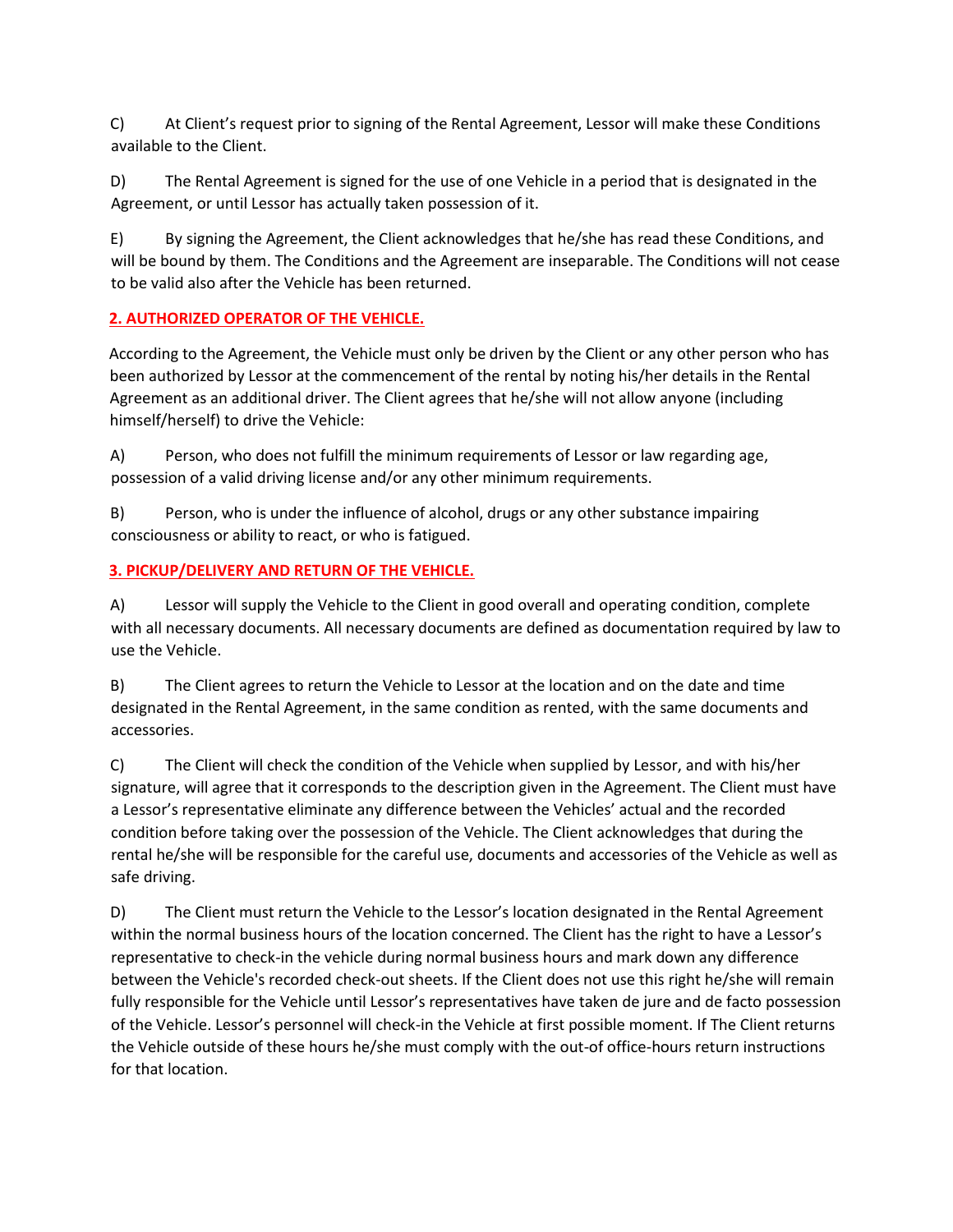In case vehicle is returned after office hours or if returned to the Key-box, Lessor is not obliged to perform vehicle check-in before beginning of following business day.

I such case the Client will remain responsible for the Vehicle until beginning of following business day as from that moment Lessor's representatives will take over de jure and de facto possession of the vehicle.

E) If Lessor has agreed that the Client may return the Vehicle to a place other than Lessor's rental location, he/she will remain responsible for the Vehicle until Lessor's representative takes possession of it.

F) If the Client fails to return the Vehicle to the agreed return point at the time designated in the Rental Agreement, Lessor will add a rental extension charge (or additional day) and all charges for each and every 24-hour period of delayed return.

G) If the Client returns the Vehicle but fails to return the Vehicle documents and/or keys to the agreed return point, Lessor will add a rental extension charge (or additional day) to the rental charges for each and every 24-hour period of delayed return till Vehicle documents and/or keys are returned to the agreed return point. Extension charge (additional days) will be charged for maximum 5 days. If 5 days have passed, Client will be charged for lost documents and/or keys according to valid price list of the Lessor

H) If upon the return of the Vehicle the Client has exceeded the mileage restrictions specified on the Rental Agreement, the Client shall pay the Lessor the amount specified on the front page of the Agreement per each exceeded kilometer.

# **4. CLIENT'S RESPONSIBILITY FOR LOSS OR DAMAGE.**

A) The Client will be held fully responsible for damage to, theft of or loss of the Vehicle and its parts during the rental period. The vehicle parts described here also include accessories supplied for the rental. The Client may reduce that responsibility only according to insurances and waivers described in paragraph 4(B) and accepted by the Client, when signing the Rental Agreement. The Client's responsibility includes repair and/or replacement costs of the Vehicle or its parts, loss of Vehicle's market value, loss of rental revenue due repairs (applying daily rental charge of respective vehicle group), parking and towing costs and administrative costs related to those costs. Lessor will organize Vehicle repairs as quickly as possible.

B) Assuming the Client complies with all the terms of this Agreement and provided the damage, loss or theft of the Vehicle or its parts is not caused by an unauthorized driver or intentionally or by the gross negligence of an authorized driver, the Client's responsibility will be limited as follows:

I) If the Client has accepted Collision Damage Waiver (also known as "CDW") and/or Theft Waiver ("THW") in the Rental Agreement, his/her liability for damage and theft to the Vehicle or its parts is limited to the amount of the non-waivable excess stated in Agreement. The liability in the amount of the non-waivable excess applies for each such incident. If the Renter should be unable to present documents and keys of the Vehicle to Lessor in the event of theft of the Vehicle, he/she will be responsible in an amount that equals to the purchase value of the Vehicle. CDW/THW does not exempt the Client from his/her responsibility for damages to the vehicle interior.

II) Wheels and Windscreen Insurance - WWI takes effect in the following events: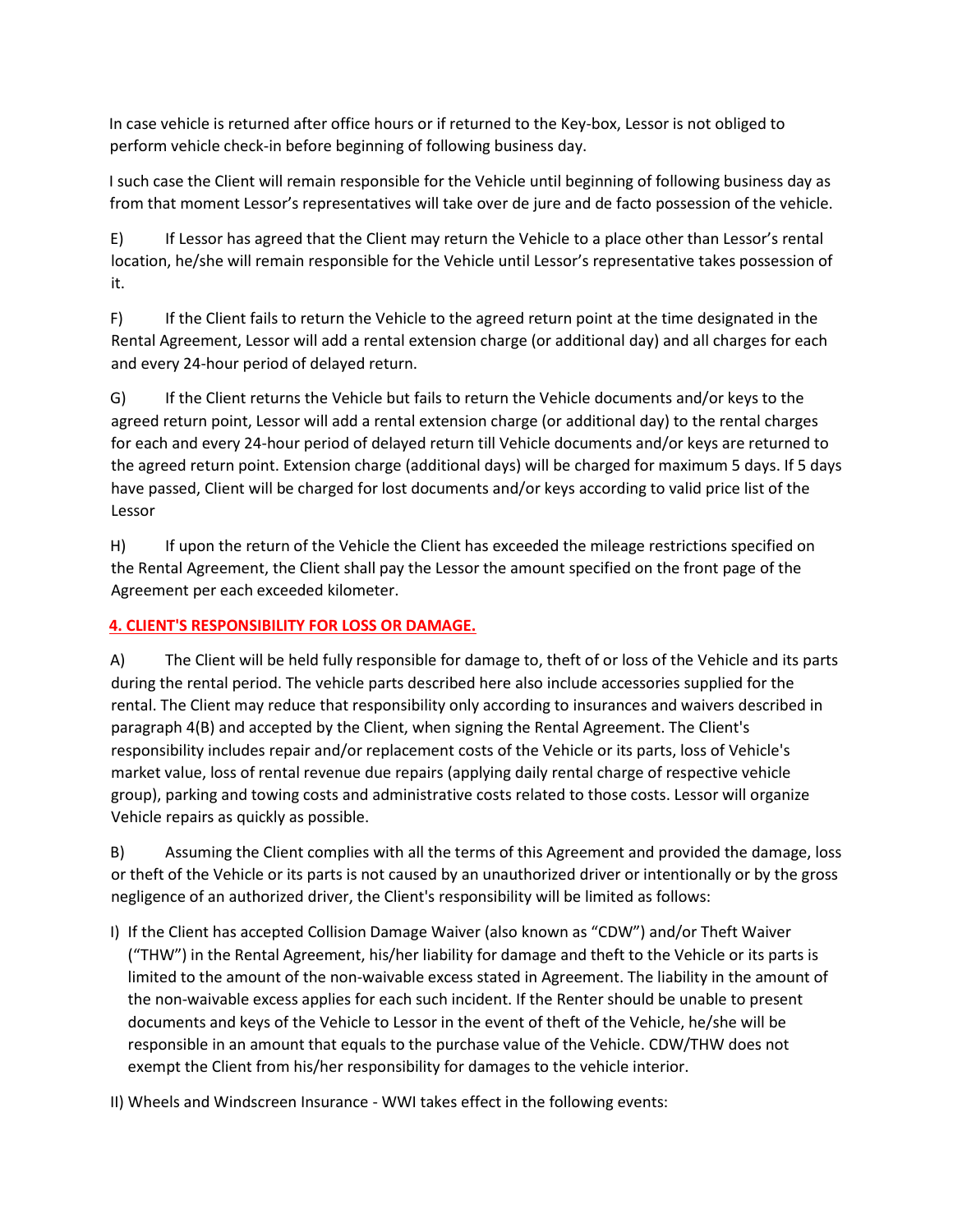When tires have puncture damages or holes; when rims or alloys are damaged or scratched; when wheel caps are damaged or scratched; when windscreen is damaged or scratched; when front lights are damaged or scratched.

- III) SCDW ("Super Collision Damage Waiver") and/or Medium package includes CDW and THW and further reduces CDW excess liability. POM ("Peace of Mind") or Premium package includes CDW/THW, WWI, SPAI, ASP ("Assistance Plus") and 0€ excess liability. If the Client has accepted SCDW/Medium package or POM/Premium package in the Rental Agreement, his/her liability for damage to the Vehicle or its parts, damage to the Vehicle or its parts resulting from vandalism as well as liability for theft or loss is limited to the amount of the non-waivable excess stated in the Agreement. MEDIUM and PREMIUM are available for purchase only if CDW and THW have been accepted as well.
- IV) SCDW/Medium package or POM/Premium package do not exempt the Client from his/her responsibility for damages to the vehicle interior, lost accessories and extra equipment, lost vehicle keys and/or documents.

C) The Client is fully responsible for damages that are caused by the driver's inability to correctly judge the Vehicle height. The Client is fully responsible for undercarriage damages (wheels and tires excluded). The responsibility can't be waived even by accepting insurances as described in paragraph 4(B).

D) Insurances described in paragraph 4(B) and accepted by the Client do not cover damage to the engine, transmission and clutch if they have been caused by improper driving technique. The cause of those damages will be determined by inspection at an official dealership of the vehicle.

E) For the loss of each accessory supplied for the rental period, the Client is obliged to pay a penalty according to the valid price list of the Lessor. The responsibility can't be waived even by accepting insurances as described in paragraph 4(B).

F) If the Client wishes to use his/her own standalone insurance, when renting a Vehicle, he/she will be obliged to cover all losses from damages and/or theft of the Vehicle and/or its parts. The Client may be compensated by his/her insurer according to the insurance policy between him/her and the insurance company.

# **5. USE OF THE VEHICLE.**

- A) The Vehicle may be driven only on conditions contained in paragraph 2 and this paragraph 5. The Client is responsible for attentive use as well as observant driving and is obliged to use the Vehicle only for its designated purposes. If the Client does not comply with these conditions, he/she will be fully liable for the loss and damage his/her behavior causes to Lessor or the rented Vehicle and will additionally lose the benefit of limited responsibility gained by any waivers or insurance selected. Lessor reserves the right to take back the Vehicle at any time, and at the Client's expense, if he/she is in breach of this Agreement.
- B) The Client must lock the doors of the Vehicle and activate its anti-theft systems, if provided, when leaving the Vehicle. The Vehicle must be parked on areas designated for parking. If the Vehicle is equipped with a portable GPS, Wi-Fi router or dash camera, it must be taken along and stored in a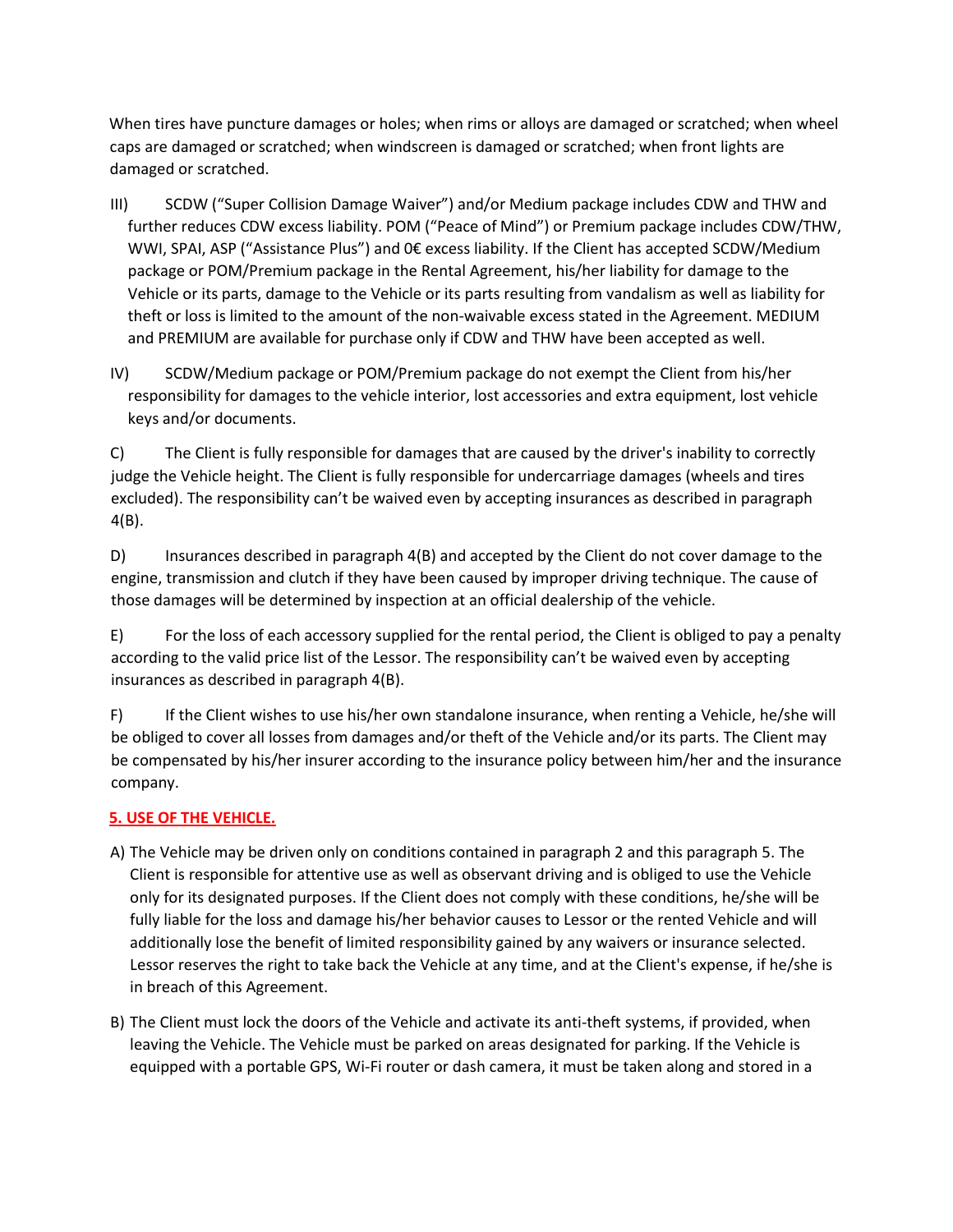safe place, when leaving the Vehicle. Safety belts and child seats must be used according to the legislation of the country where the vehicle is being used.

- C) The Client must use the correct fuel and check the oil and other fluid gauges beyond 1000kms, refilling oil and other fluids as necessary. If the Client experiences any problem due to accident or mechanical failure, he/she must contact Lessor immediately. The Vehicle may be serviced or repaired only with Lessor's prior permission.
- D) The Vehicle may not be used for:
- I) carrying more people than allowed in its registration certificate or technical specifications;
- II) Carrying more cargo than allowed in its registration certificate or technical specifications;
- III) Towing or pushing of other vehicles;
- IV) Driving on terrain or roads that are not suitable for the Vehicle;
- V) Carrying goods that are not properly fastened;
- VI) Carrying goods or objects, the odor of which causes damage to the Vehicle or renders its immediate renting impossible;
- VII) Rallies, test drives or racing events;
- VIII) Violation of traffic and other regulations;
- IX) Illegal actions;
- X) Re-renting;
- XI) Driving on areas where traffic is prohibited;
- XII) Driving lessons;
- XIII) Carrying people or cargo for business purposes;
- XIV) Carrying animals. Transportation of animals is permitted only on prior agreement with Lessor in specially designed cages;
- XV) In violation of paragraph 2 of the Conditions.

E) The Client is obliged to inform the renting location about his/her driving route when signing the Rental Agreement. The Vehicle may be used on the territory of the renting county, except on following conditions:

- I) Lessors "Europcar" vehicles may be driven in Estonia, Latvia, Lithuania, Poland, Finland and Sweden. Driving or returning the Vehicle to other countries is not permitted. Lessors "Interrent" vehicles may be driven in Estonia, Latvia, and Lithuania only.
- II) When driving Lessor's Vehicle outside from renting country, Client must acquire an authorization stamp on his/her Agreement and pay the Border Crossing Fee according to the price list of Lessor.
- III) The Client will be fully responsible for any damage or loss, including the repatriation costs of the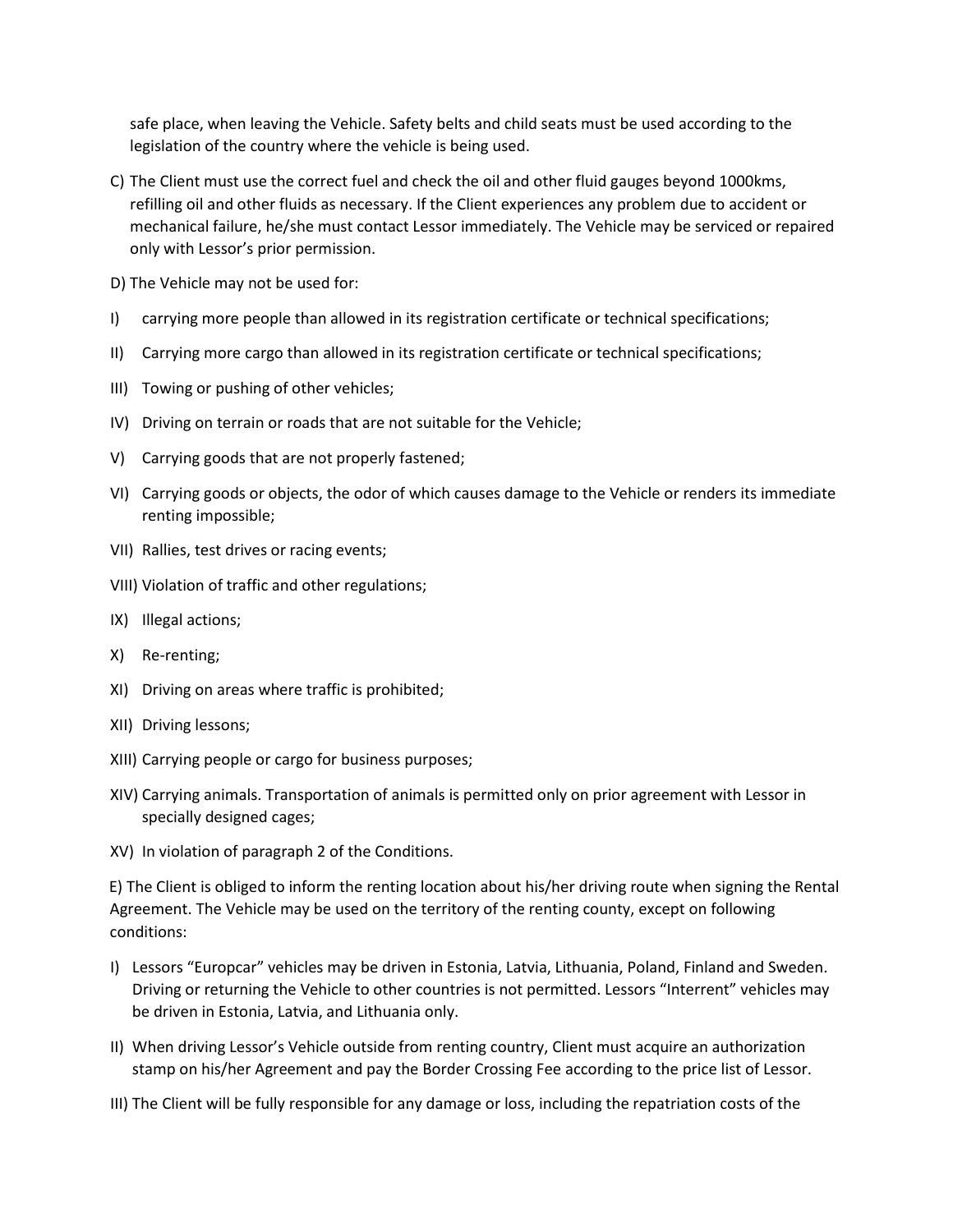Vehicle, caused to the Lessor, the Vehicle, its parts and/or third parties, if he/she breaks any of the conditions in paragraph 5(E). That responsibility cannot be waived even by accepting any of the insurances described in paragraph 4(B).

F) Client is obliged to park the Vehicle overnight (20:00 pm – 08:00 am) in a parking house or secure (guarded) parking lot. If the event of damage or theft of the Vehicle or it`s parts occurs and the Client is not able to present to the Lessor a receipt or parking ticket as proof all insurances described in paragraph 4(B) and accepted by Client will be void.

## **6. TERMS OF PAYMENT, DEPOSIT AND PRE-AUTHORIZATION**

A) By signing the Rental Agreement, the Client authorizes Lessor to debit all costs arising from completing of the Rental Agreement to his/her credit or charge card or any other method of payment accepted by the Lessor.

B) Credit card deposit - Lessor has the right to deposit an amount from the Client's credit card that equals the sum of estimated rental charges, a tank of fuel and refueling service fee.

C) Credit card preauthorization - To adhere to proper card acceptance and validation norms defined by credit card associations and banks and to ensure sufficient funds and account authenticity, Lessor reserves the right to collect, through pre-authorization 300 Euro's from Client's credit card.

The pre-authorized amount in a holding-state and temporarily reduce one's credit card limit, but it is NOT a transaction charge and will not be reflected in Client's credit card statement. Depending on Client's credit card bank's set up, the pre-authorized amount will drop off typically after 15-60 days.

For assurance, Clients whose credit cards have been pre-authorized are encouraged to check with their respective credit card bank to:

- Confirm the above understanding of pre-authorization;

- Confirm that a pre-authorization - and NOT a charge - has been performed; and

- Affirm the pre-authorized amount and when it will drop off as scheduled.

D) To rent Premium or Luxury ( $P***$ ,  $L***$ , except minivans) car group Client must possess two credit cards from one of which Lessor will deposit an amount as stipulated in paragraph 6)B) of the Conditions and other card will be preauthorized for 300.00€.

E) The Client is responsible for covering the entire cost of the Rental Agreement even if he/she has been listed as a third party payer.

# **7. CHARGES.**

A)Rental charges reflect the use of the Vehicle by the Client on the conditions agreed on at the time of signing the Rental Agreement. The Rental Charges include the price of the rental and charges for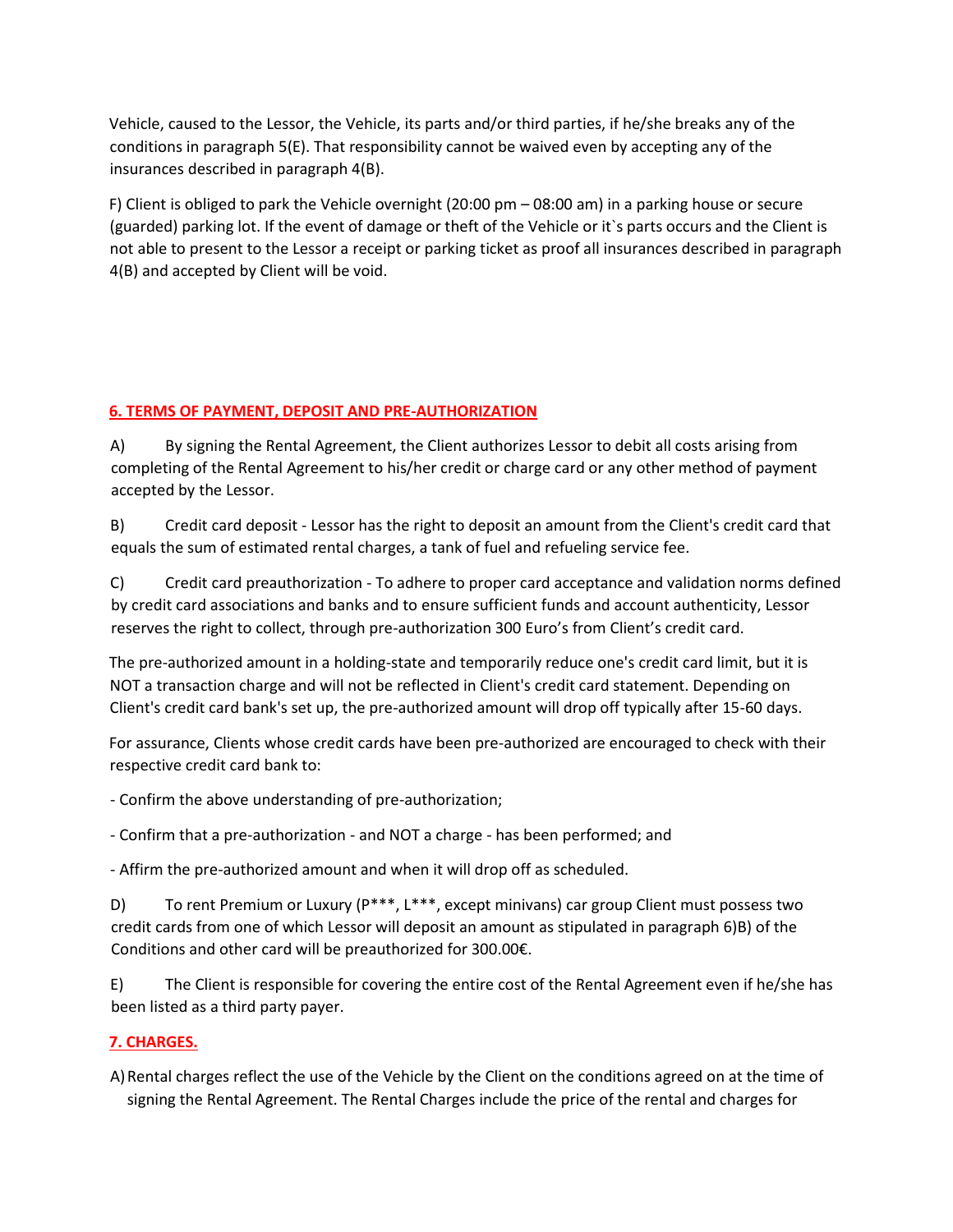supplementary services that the Client has opted for and/or accepted at the time of reserving the Vehicle and/or signing the Agreement. All charges are taxable according to the legislation of the Renting country.

- B) The basis for calculating rental charges are the tariff that is valid during reserving of the Vehicle and has been agreed on between the Client and the Lessor, and the price list of the Lessor. The Renter must meet the conditions of validity of that tariff. The conditions of validity include but are not limited to time of rental, minimum length of rental and existence of discounts.
- C) Rental charges are calculated for a minimum period of 24 hours, unless the conditions of validity of the tariff agreed on at the time of signing the Agreement stipulate otherwise.
- D)Rental days are calculated as 24-hour periods starting from the pickup time of the rental. An each next rental day will commence after the pickup time has been exceeded by more than 29 minutes.
- E) Based on the Client's actual use of the Vehicle, the rental costs may incur expenses that can't be foreseen in the beginning of the rental. These may include costs related to not meeting the conditions of validity of the tariff, costs related to missing the return time and/or location designated in the Agreement, costs of covering the loss of or damage to the Vehicle and/or its parts, the fee for refueling and the service charge related to it, costs for returning outside of office hours and/or a Lessor's location, costs for additional cleaning, costs of traffic and/or parking fines and the administrative fees related to them, costs originating from a breach of the Conditions of the Agreement and other costs that are related to the Client's use of the Vehicle but are not agreed on in the beginning of the rental. According to the signed Agreement, the Client is obliged to pay for all those costs.
- F) Final costs of the rental will be determined after the Vehicle has been returned.
- G)Client will always have 14 days to appeal and challenge any additional charges or fees by presenting valid arguments (explanation letter, pictures, videos, official car repair shop damage calculations etc.)

#### **8. REFUELING COSTS.**

A) "As Rented" and "Full to Full" fuel policy - The Vehicle must always be returned with the same level of fuel as at the collection as mentioned on the Rental Agreement. If the Vehicle is returned with less fuel than at the check-out, Client must pay for missing fuel and refueling service fee according to the price list of the Lessor. The missing fuel will be calculated on the fuel gauge scale of 1 to 8. Minimum quantity of missing fuel is 1/8.

B) If, when signing the Rental Agreement, the Client has indicated his/her intention to purchase a full tank of fuel at the commencement of the rental (Express Fuel / Full Tank Option), he/she will pay for it in the amount indicated in the Rental Agreement or in the estimated charges presented to him/her, and may return the Vehicle without refilling its fuel tank.

Fuel not used by the time of the Vehicle's return will not be refunded unless Client requests it. In such case Client must pay for missing fuel and refueling service fee according to the price list of the Lessor

## **9. RESPONSIBILITY FOR PROPERTY.**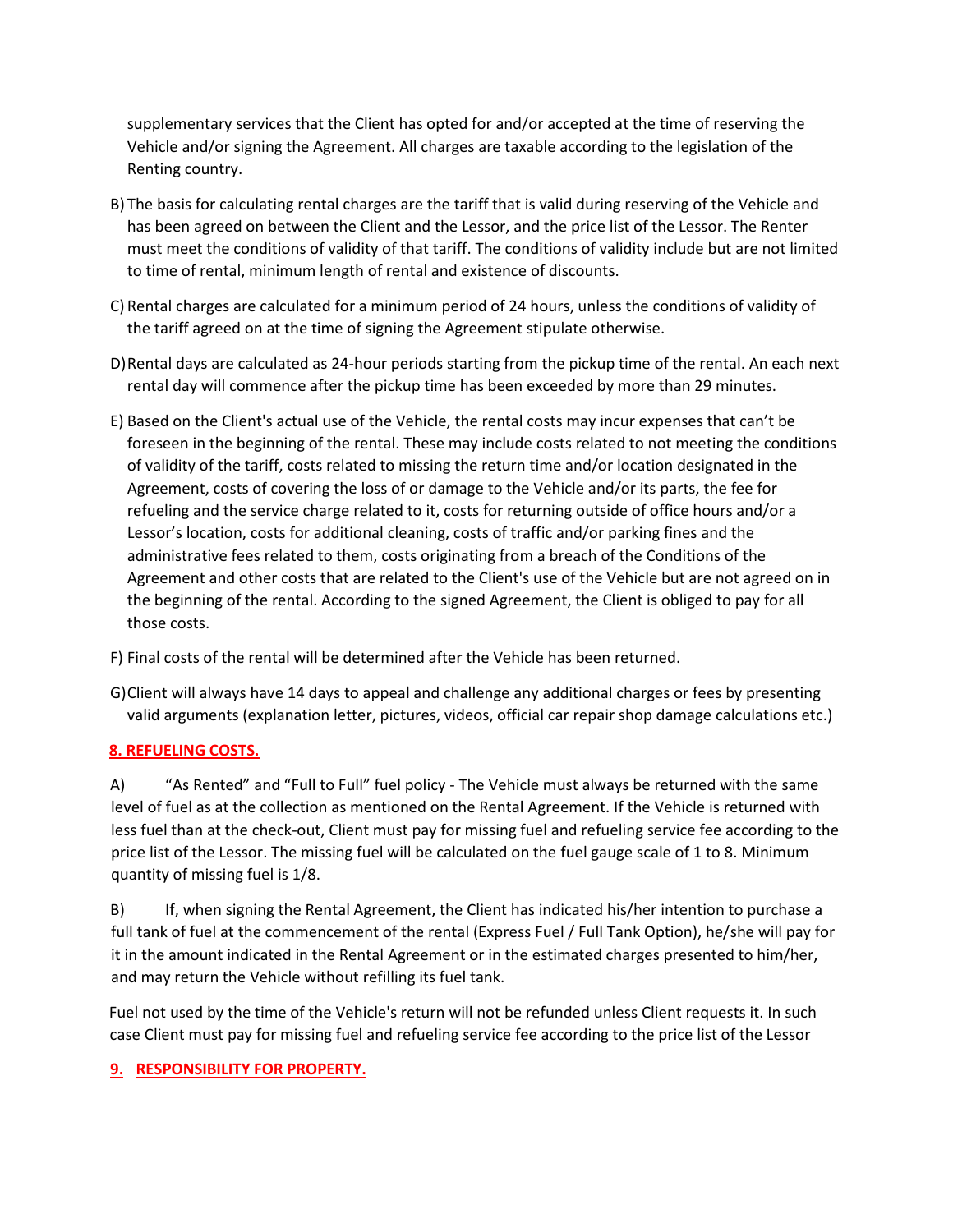Lessor takes no responsibility for the property and objects of the Client, additional drivers and passengers that has been left in the Vehicle during its use or after that.

## **10. THIRD PARTY LIABILITY INSURANCE.**

- A) Third party liability insurance is included in the basic rental charge.
- B) The third party liability insurance of Lessor vehicles meets all legal requirements and protects Lessor, the Client and any authorized additional driver according to the law and conditions of that insurance.
- C) The Client is obliged to compensate Lessor for all the costs that arise from the claims of insurance providers if the use of the Vehicle did not meet the requirements stipulated in paragraphs 2 and 5.

## **11. DAMAGES, ACCIDENTS, THEFT AND VANDALISM.**

A) The Client is obliged to report any damage (including windshield, tires, body etc.), traffic accident and crash, theft of the Vehicle or its parts and/or any other incident the Vehicle is involved in to the Lessor and on its demand the Police.

B) Without Lessor's consent, the Client must not accept any possible liability or free anyone from a possible liability after an incident. The Client is obliged to take the names, telephone numbers and addresses of the witnesses and persons involved in the incident and may not settle with the collection of oral information only.

C) In the event of any damage (including windshield, tires, body etc.), accident, theft and/or vandalism, the Client is obliged to fill in Accident and Damage report form and submit it to the Lessor not later than 72 hours after end of rental. The Renter must also provide Lessor with a copy of his/her driving license. If failed to present the required documentation, all accepted insurances described in paragraph 4(B) will become void and Client will be held responsible for the full value of the Vehicle and/or all other costs arising from accident, theft and/or vandalism.

D) If the Vehicle is stolen, the Client must hand the Vehicle keys, portable GPS-Unit, vehicle registration documents over to Lessor. If the Client fails to present the objects to Lessor or violates the conditions of paragraph 11 in any other way, the insurances described in paragraph 4(B) and accepted by the Client will not free him/her of the responsibility in the amount of the purchase value of the Vehicle and/or other costs arising from the accident, theft and/or vandalism.

E) The Client is obliged to cooperate with Lessor and its insurance providers on the investigation of the traffic accident, theft and/or act of vandalism.

F) If weather conditions, darkness, time and/or location of the Vehicle return make it impossible for Lessor's representatives to discover the loss of Vehicle parts and/or damages the Vehicle and/or its parts have sustained during the rental, or if the discovery is difficult due to uncleanness of the Vehicle, location of the damages and/or initial location of the missing parts, then Lessor has the right to charge for loss or damage also after their discovery. In terms of this paragraph 11(F), Lessor has the right to claim compensation only for loss or damage that has been discovered no later than 15 days after the Vehicle has been returned by the Client, provided the Vehicle has not been rented again during that time.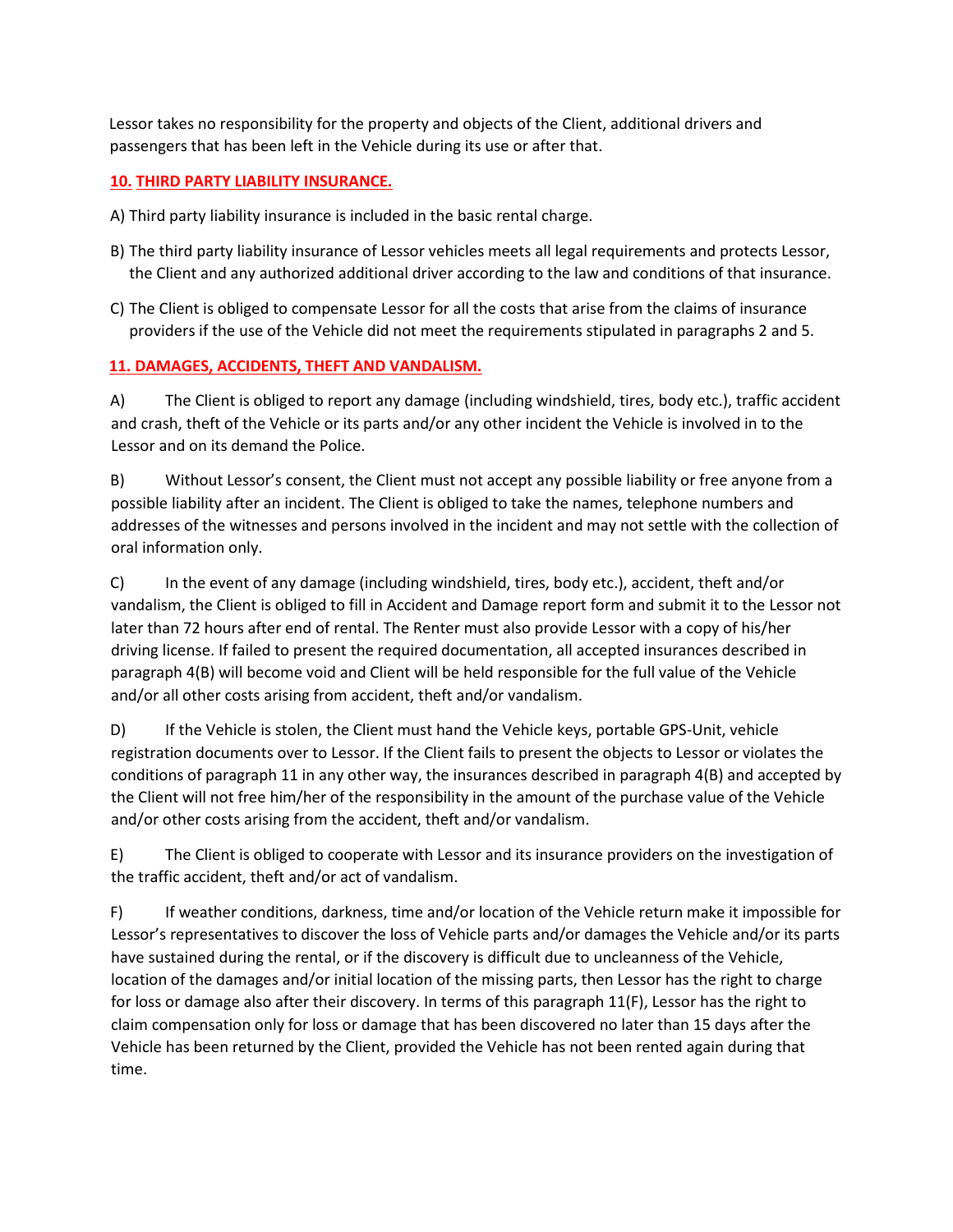#### **12. LIMITS ON LIABILITY.**

Lessor will not be liable to the Client or any third party for any loss or damage arising from the rental unless the loss or damage are caused by the gross negligence or willful misconduct of Lessor. Lessor will not be liable for any indirect damages, consequential loss and loss of profits or special damages of any kind. Nothing mentioned above in this paragraph will exclude or reduce the liability of Lessor for death or personal injury if they are caused by the gross negligence or willful misconduct of Lessor, or any other liability which cannot be excluded or reduced as a matter of law.

## **13. PARKING AND TRAFFIC FINES.**

A) The Client is fully responsible for all traffic and parking fines obtained during the rental and any other breach of law and its consequences.

B) If the Client receives traffic or parking penalty during his/her rental, Lessor must be informed about this at the end of the rental.

C) In case of non-compliance by the Client with the obligations under paragraph 5(D)(VIII), proved by the notification imposing the administrative penalties from the Competent Authorities (e.g. Traffic Police, Police in general etc.) to the Lessor, the Client will be obliged to pay Administration fee(s) according to the price list of the Lessor.

## **14. SUMMARY OF OPTIONAL SERVICES.**

A) Vehicle rental charges are a combination of services included in the basic rate and optional services according to the vehicle group reserved. The Client may purchase/accept optional services in addition to the reserved ones.

B) The Client will not be guaranteed a specific model but a Vehicle from a vehicle group distinguishable by certain features. For additional fee, the Client may choose a vehicle from a group other than reserved if possible at the renting location. Lessor vehicle groups are divided into following classes:

Interrent - Mini, Economy, Compact, Minivan.

Europcar – Mini, Economy, Compact, Intermediate, Standard, Premium, Full-size and Luxury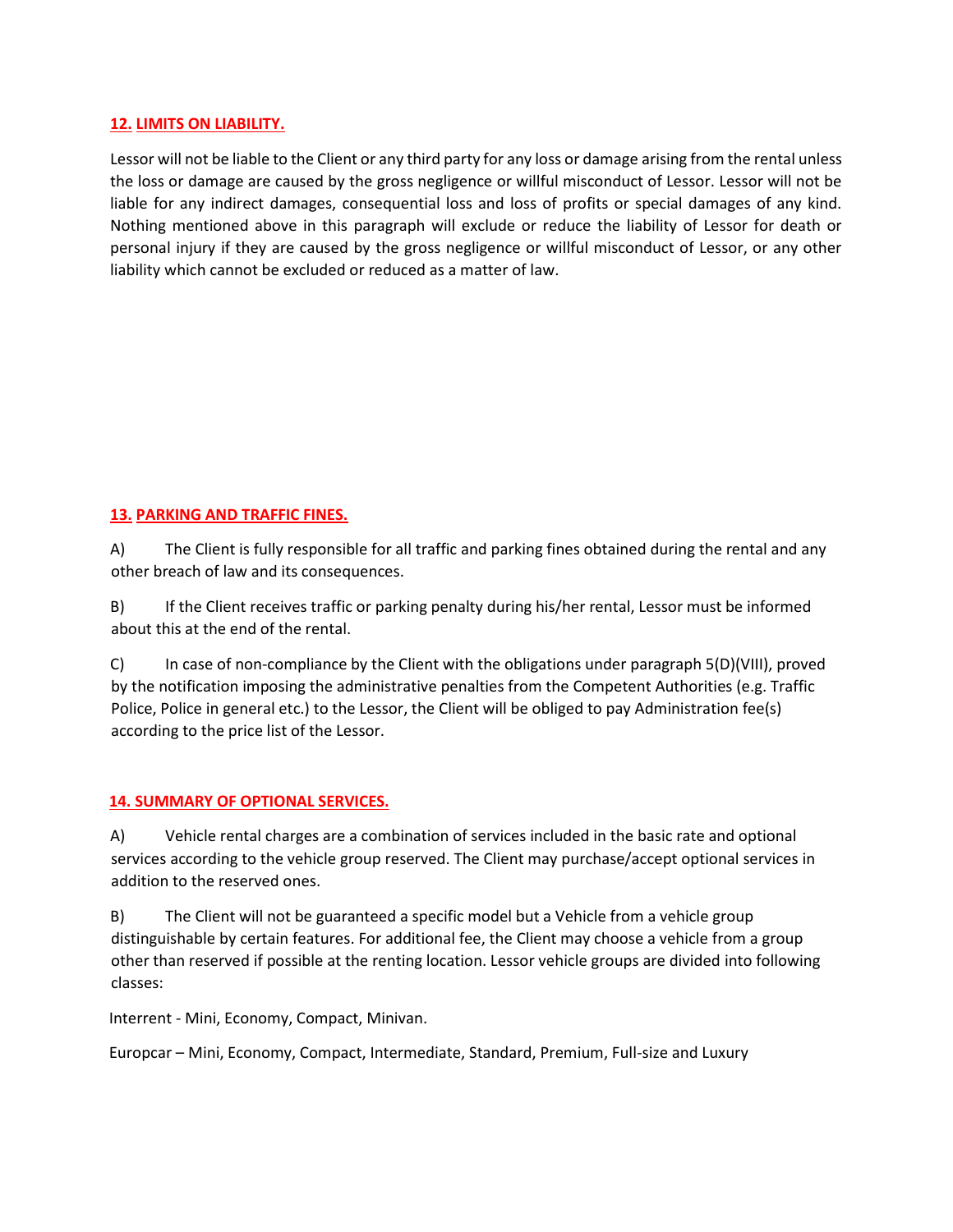C) Specific information about insurances as optional services is given in paragraphs 4 and 15 of these Conditions.

D) If Client rents GPS device (Navigation system), in-build or portative, an additional fee according to the price list of Lessor will be applied.

#### **15. SUPER PERSONAL ACCIDENT INSURANCE.**

A) Super Personal Accident Insurance ("SPAI") corresponds to all requirements Lessor has effectuated on this insurance and its limits. The policy is insured in accordance with the customs and legislation of renting county. Any dispute over the policy will be settled in local language, according to local customs and law of the renting country. Personal accident coverage is up to 10 000€ per person.

SPAI includes Personal Effects Coverage ("PEC") which insures against risk of loss in Vehicle`s boot or glove compartment stored personal belongings of the Client and other passengers while traveling with the Client during the period of the rental. The cover is available when renting all Vehicle groups except Minivan. If loss occurs Client is obliged to report incident to police and to submit police report to Lessor. Personal effects coverage is up to 5 000€ per person.

PEC will be valid only if personal belongings are not left visible in unattended vehicles. THE VEHICLE SHOULD BE KEPT LOCKED AT ALL TIMES WHEN NOT IN USE. B) SPAI takes effect in the following events:

I) Loss of life caused by an accident whilst in, entering or exiting the Vehicle;

- II) Expenses for medical and emergency room treatment resulting directly from an accident in which the Vehicle is involved.
- C) Exclusion for SPAI:
- I) war, civil war, revolution;
- II) Self-inflicted injury, suicide or an insured person's own criminal act;
- III) Severing of a pre-diagnosed illness, a chronic medical condition, pregnancy;
- IV) Taking part in a rally, test drive or race;
- V) Use of the Vehicle for purpose other than listed in paragraph 5 of the Conditions;
- VI) Taking aboard hitchhikers;
- VII) Active military, air force or naval service. D) Exclusions for PEC:
- I) Motorcycles, bicycles, boats motors or other conveyances or their appurtenances;
- II) Household furniture, currency, coins, stamps, deeds, securities, bullion, tickets, documents;
- III) CB radios, radar detectors, guns, merchandise for sale or fine art;
- IV) Contact lenses, artificial teeth and limbs;
- V) Perishables or animals;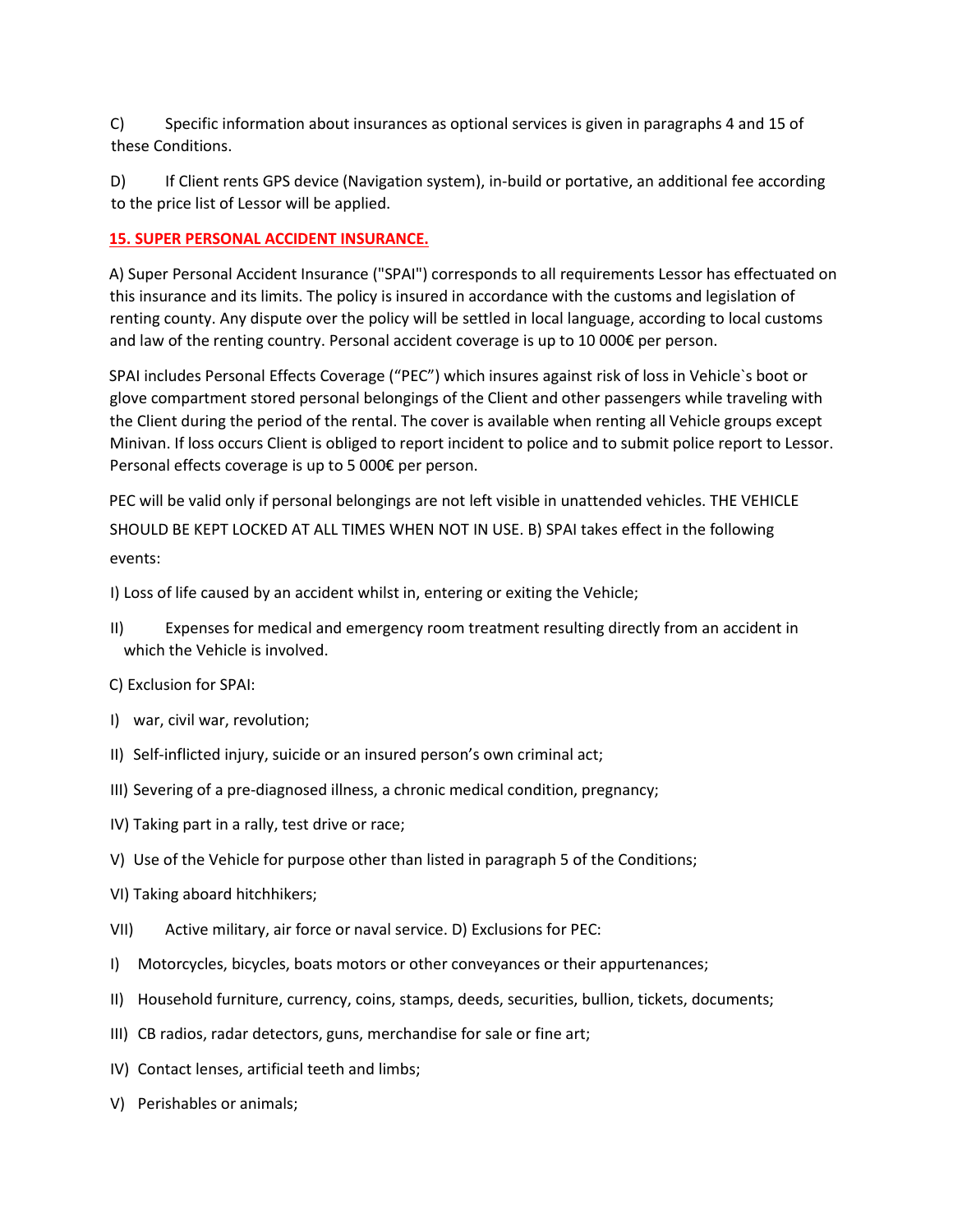- VI) Loss caused by war or any act of war;
- VII) Breach of paragraph 5(B), 5(E), 5(F) of the Term and Conditions.

#### **16. PERSONAL INFORMATION.**

- A) By signing the Rental Agreement, the Client allows Lessor to store his/her personal information and data of the Rental Agreement, and process them according to Lessor's needs that include promoter score feedback, statistical analysis, credit check and protection of Lessor property. In case of a breach of the Agreement by the Client, Lessor may make that information public and forward it to third parties according to the need of eliminating the damages Lessor has sustained due to that breach of the Agreement, and to eliminate the damage in the future.
- B) The Client is aware that if a Contract Number (price code) is used by him/her, when renting the Vehicle, Lessor has the obligation of sharing his/her personal information with the company or institution that owns the Contract Number.
- C) The Client has the right of reviewing his/her information Lessor has stored.

#### **17. VALIDITY OF THE CONDITIONS.**

- A) Lessor reserves the right of changing the Conditions unilaterally and without prior notice.
- B) Breach of any of the paragraphs in the Conditions will not void the Agreement and will not free neither Lessor nor the Client from fulfilling their obligations according to rest of the Conditions.
- C) The Agreement shall be governed by the laws of the Renting Country. Any dispute between Lessor and the Client will be settled between the parties. If a settlement cannot be reached, the dispute will be settled in court according to the legislation of the Renting country (Estonia, Latvia or Lithuania).

#### **18. EARLY RETURN**

In case of early return, any prepaid payments or charges made for the rental will might not be refunded and the full total amount shown on the initial Rental Agreement will be charged.